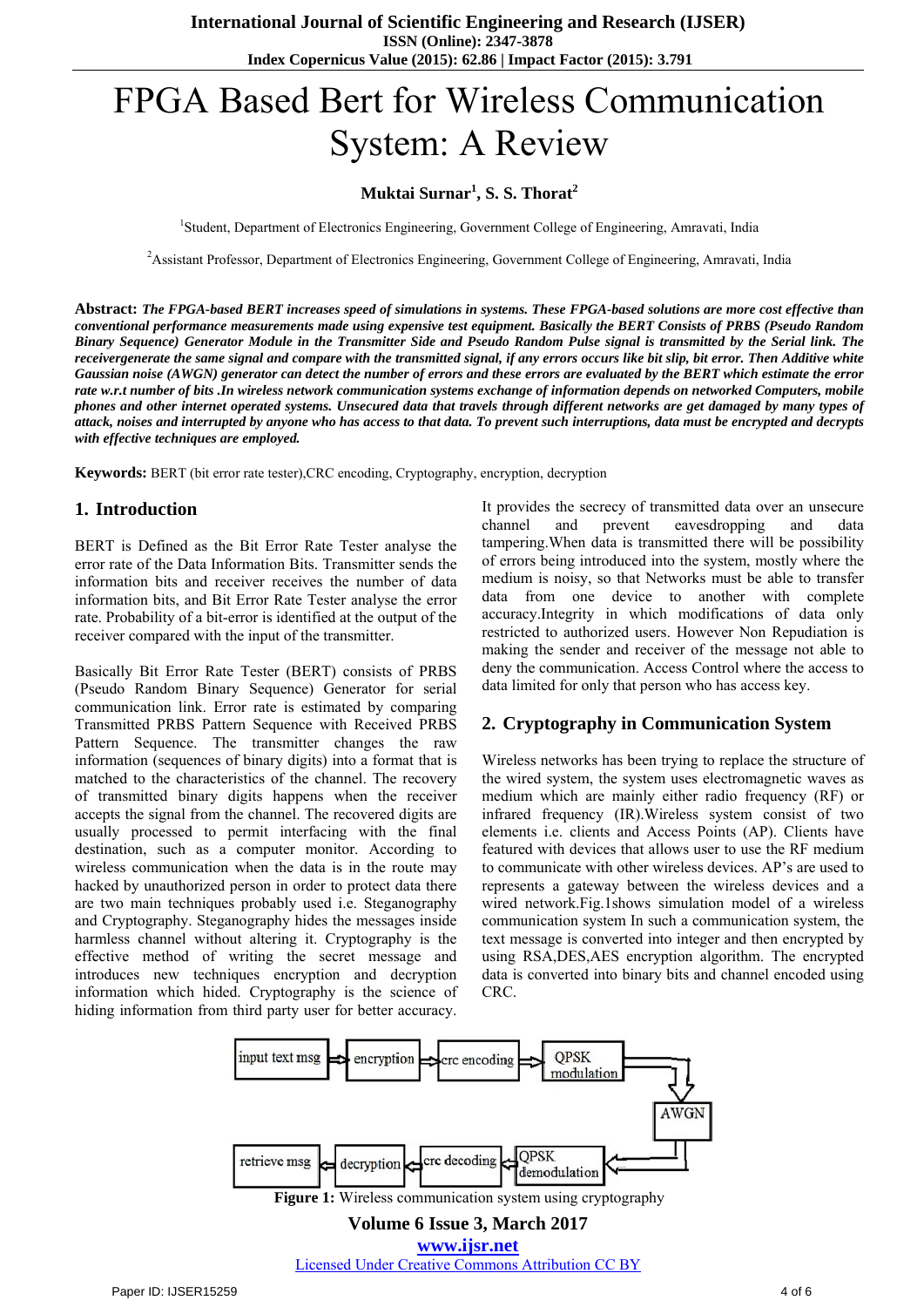Basically Cryptography may be public key cryptography which is called asymmetric or it may be the private key cryptography also called symmetric. Encryption is a term element of cryptography in which information is hides by transforming it into an undecipherable code; Encryption creates a key to perform the data transformation.

#### **1) Symmetric Encryption**

In Symmetric encryption, single unique key is used for both encryption and decryption. This means the person who encrypts the input message should send the unique key to the recipient before they can decrypt it.

#### **2) Asymmetric Encryption**

Asymmetric encryption also known as Public-Key encryption, it consist two different keys one is a public key to encrypt the message else a private key to decrypt it. This allows a user to freely distribute public key to people who want to communicate.

## **3) Data Encryption Standard (DES)**

Data Encryption Standard (DES) is a widely used method of data encryption using a private key.

#### **4) Advanced Encryption Standard (AES**)

AES is a new encryption standard recommended by NIST to replace DES. It is a symmetric cipher defined in Federal Information Processing (FIPS) Standard Number 197 in 2001.

#### **Biterror Rate and Data Extraction**

Bit error rate is important parameter while describing the performance of transmission in the digital link. It is usually defined as:

 $BER = \frac{nr}{N}$ 

Where nr is the total number of received bits and N is the number of bits corrupted. The probability of errors occurring during data transmission in order of 10^9.so that equation becomes

 $BER = \frac{1}{b}$  $nr$  $\Delta t$ 

Where b is the bit rate and  $\Delta t$  is the measurement time, it is convenient to express  $\Delta t$  in seconds, and the bit rate is only a scaling factor.

## **Error Detection and Correction:**

Cyclic Redundancy Check (CRC) codes are a subset of linear codes, which satisfy the cyclic shift property such as if  $C=[Cn-1,Cn-2$  ......, $C0]$  is a code word of a cyclic code. Cyclic Redundancy Check is error detection mechanism in which numbers of bits are appended to a block of data, because to detect if any changes introduced in transmission. The CRC is recalculated on retrieval and compared to the value originally transmitted, which can reveal certain types of error. Forward Error Correction When the receiver detects some error in the data received; it executes error-correcting code, which helps it to auto-recover and to correct some kinds of errors.

**Additive White Gaussian Noise (AWGN):** Thenoise is additive in environment, the received signals are same as the transmit signals plus some noise, many times noise is statistically independent of the signal. The noise is white, in which the power spectral density is always flat in behaviour, so the autocorrelation of the noise in time domain is zero for any non-zero time offset. In signal separation the Additive White Gaussian Noise samples have a Gaussian distribution in characteristic.

# **3. Literature Review**

The bit error rate tester designed for operation in 10 GB/s fiber optic to evaluate the degradation of the signal quality strength interrupted because of noises in environment. The architecture of the BERT described herein was specified abilities of Spartan3 FPGA. it was possible to overcome speed limits of Spartan3 FPGA[1].In addition, the capacity of the golay code generator (16 bits) proved to be too small and should be extended to 24 bits. According to Annie Xiang, Datao Gong, Suen Hou, Chonghan Liu et.al FPGAbased bit error rate tester has been developed to characterize a serial optical link removes problem over parallel link. The Stratix II GX kit operating at up to 5 GB/sIn addition to the PRBS generator, detector and transceiver blocks, the error logger and user interface were developed for better integrity of data acquisition. The tester was used in a serialized chip where two types of radiation produces errors they are recoded as per range and analyzed. A number of coding schemes and transmission protocols were used for better characterization. A single transceiver block supporting four duplex channels has been enabled on each of the Stratix II and IV platforms. It extends BER testing capability to high channel count and parallel systems.

Nowadays, RSA generally uses cryptographic method generally uses in PKC applications. However, recently ECC cryptography system has a trend which substitutes for RSA to hardware realizations. ECC provides security with shorter bit sizes than in RSA. Shorter key length saves bandwidth and power. SHA-1 is a hashing algorithm recommended by ANSI. The code is written in four secure phases, which are generating the signature, verification, encryption and decryption [2].

Encryption and decryption technique in wireless sensor networks was described by author S. Kannadhasan et.al. the energy efficiency of symmetric key in cryptography algorithms to be used in wireless sensor networks (WSNs) and in this paper block ciphers term was explained with benefiter factors that have transferred through the network are secured. Wireless sensor networks [3] operated on encryption and decryption.

In this paper the asymmetric RSA cryptographic encryption/decryption algorithm precedes wireless communication system with the help of QPSK modulation over AWGN channel. The deployment of RSA cryptographic algorithm in CRC encoding wireless communication system is more efficient and highly secured [4]. Amirhossein Alimohammad et,al explained the efficient BERT for a MIMO channel of digital baseband communication system based on single FPGA. According to it the intensive signal

**Volume 6 Issue 3, March 2017 www.ijsr.net** Licensed Under Creative Commons Attribution CC BY